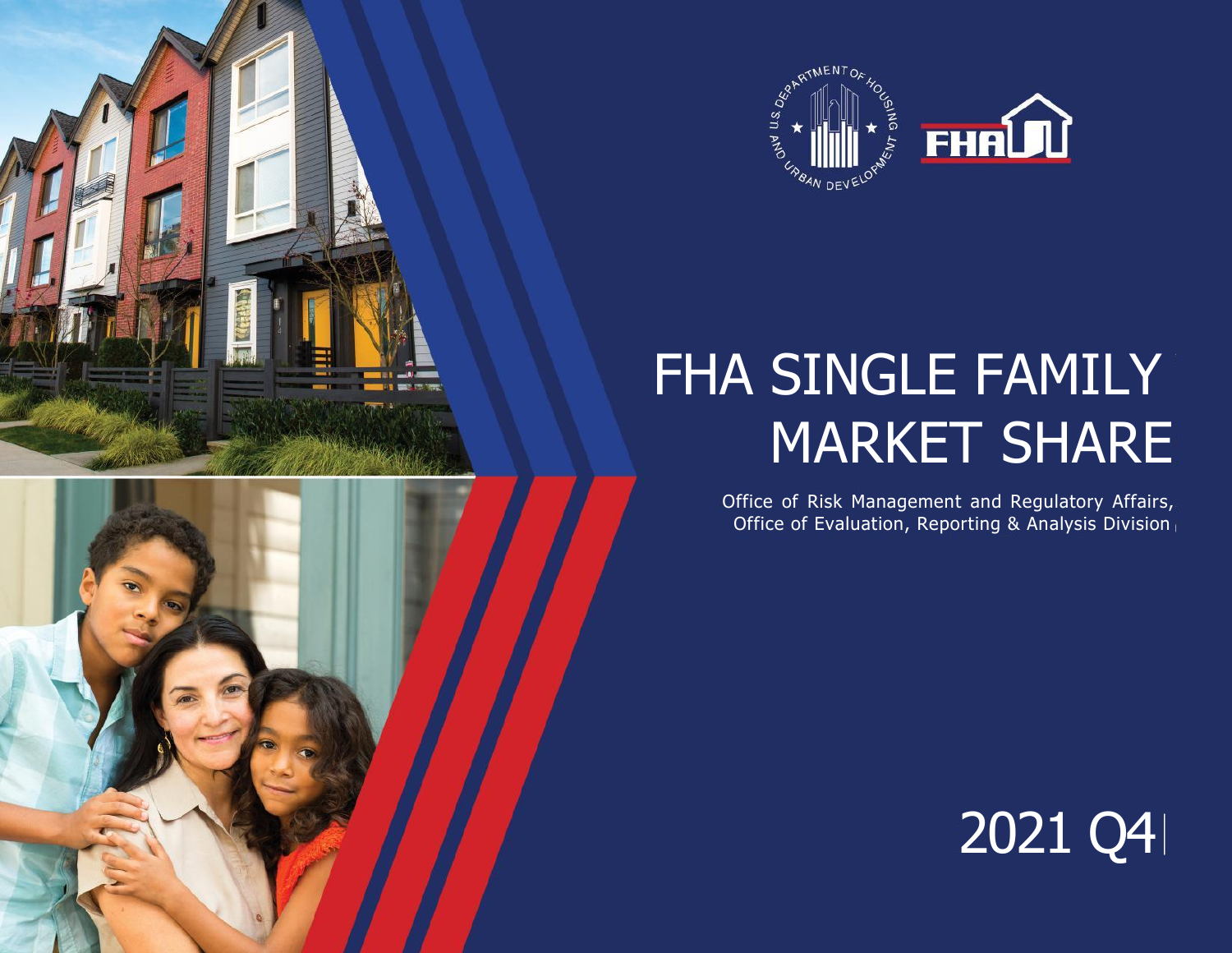## Table of Contents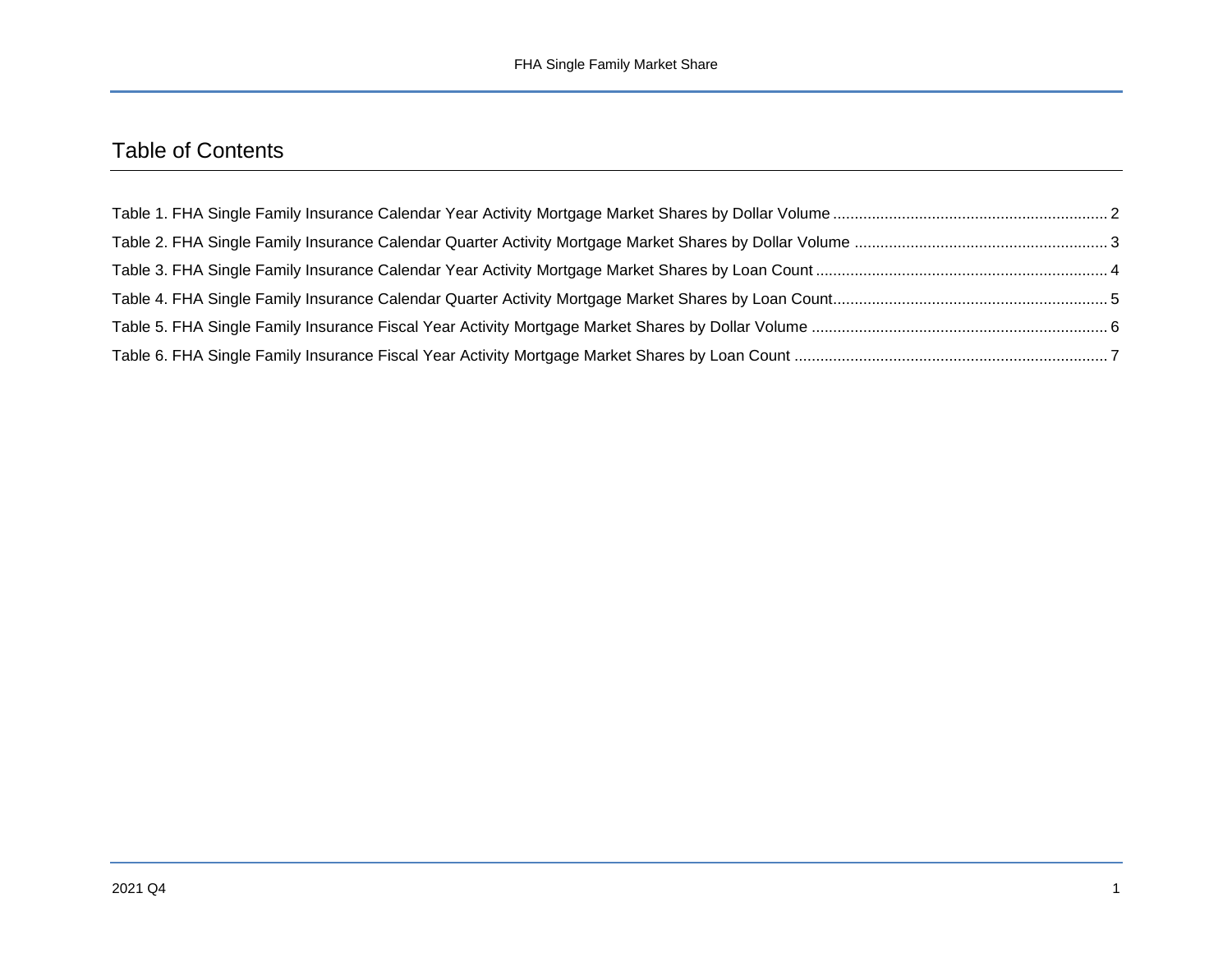<span id="page-2-0"></span>

|                  | FHA Market Shares (percent) |           |       | Origination Volume (\$ billions) |         |                         |         |                         |                     |
|------------------|-----------------------------|-----------|-------|----------------------------------|---------|-------------------------|---------|-------------------------|---------------------|
| Calendar<br>Year |                             |           |       | Purchase                         |         | Refinance               |         | All                     |                     |
|                  | Purchase                    | Refinance | All   | <b>FHA</b> <sup>a</sup>          | Marketb | <b>FHA</b> <sup>a</sup> | Marketb | <b>FHA</b> <sup>a</sup> | Market <sup>b</sup> |
| 1998             | 9.60                        | 5.20      | 7.60  | 72                               | 751     | 34                      | 651     | 106                     | 1,402               |
| 1999             | 10.50                       | 3.20      | 7.10  | 91                               | 867     | 24                      | 742     | 115                     | 1,609               |
| 2000             | 9.90                        | 3.20      | 8.60  | 89                               | 897     | $\overline{7}$          | 220     | 96                      | 1,117               |
| 2001             | 10.20                       | 5.80      | 8.20  | 97                               | 951     | 49                      | 841     | 146                     | 1,792               |
| 2002             | 8.50                        | 3.20      | 5.40  | 90                               | 1,056   | 49                      | 1,526   | 139                     | 2,582               |
| 2003             | 6.40                        | 2.60      | 3.70  | 78                               | 1,221   | 77                      | 2,970   | 155                     | 4,191               |
| 2004             | 4.40                        | 2.00      | 3.20  | 58                               | 1,314   | 29                      | 1,415   | 87                      | 2,729               |
| 2005             | 2.60                        | 1.10      | 1.90  | 40                               | 1,512   | 16                      | 1,514   | 56                      | 3,026               |
| 2006             | 2.70                        | 1.30      | 2.00  | 38                               | 1,399   | 17                      | 1,326   | 55                      | 2,725               |
| 2007             | 3.90                        | 2.90      | 3.40  | 44                               | 1,140   | 33                      | 1,166   | 77                      | 2,306               |
| 2008             | 19.50                       | 12.90     | 16.10 | 143                              | 731     | 100                     | 777     | 243                     | 1,508               |
| 2009             | 28.10                       | 12.80     | 17.90 | 187                              | 664     | 171                     | 1,331   | 358                     | 1,995               |
| 2010             | 27.40                       | 8.60      | 14.90 | 165                              | 602     | 103                     | 1,203   | 268                     | 1,805               |
| 2011             | 25.32                       | 6.46      | 13.09 | 128                              | 505     | 60                      | 931     | 188                     | 1,436               |
| 2012             | 21.28                       | 7.38      | 11.38 | 125                              | 587     | 108                     | 1,456   | 233                     | 2,044               |
| 2013             | 15.94                       | 7.84      | 11.07 | 117                              | 734     | 87                      | 1,111   | 204                     | 1,845               |
| 2014             | 13.83                       | 5.62      | 10.56 | 105                              | 760     | 28                      | 503     | 133                     | 1,263               |
| 2015             | 16.74                       | 10.60     | 13.90 | 151                              | 903     | 82                      | 776     | 233                     | 1,679               |
| 2016             | 16.40                       | 8.10      | 12.36 | 173                              | 1,052   | 81                      | 999     | 253                     | 2,051               |
| 2017             | 14.94                       | 9.63      | 13.08 | 171                              | 1,143   | 59                      | 616     | 230                     | 1,760               |
| 2018             | 12.85                       | 9.09      | 11.81 | 155                              | 1,209   | 42                      | 467     | 198                     | 1,677               |
| 2019             | 13.66                       | 7.58      | 10.88 | 167                              | 1,225   | 78                      | 1,028   | 245                     | 2,253               |
| 2020             | 12.82                       | 4.35      | 7.41  | 190                              | 1,482   | 114                     | 2,625   | 304                     | 4,108               |
| 2021             | 12.26                       | 5.29      | 8.17  | 202                              | 1,646   | 124                     | 2,345   | 326                     | 3,991               |

## **Table 1. FHA Single Family Insurance Calendar Year Activity Mortgage Market Shares by Dollar Volume**

<sup>a</sup> U.S. Department of HUD as of February 14, 2022. Originations based on beginning amortization dates.

**b**Includes all conventional and government single family forward originations. Mortgage Bankers Association of America, "MBA Mortgage Finance Forecast," January 21, 2022 and CoreLogic TrueStandings ® as of February 14, 2022.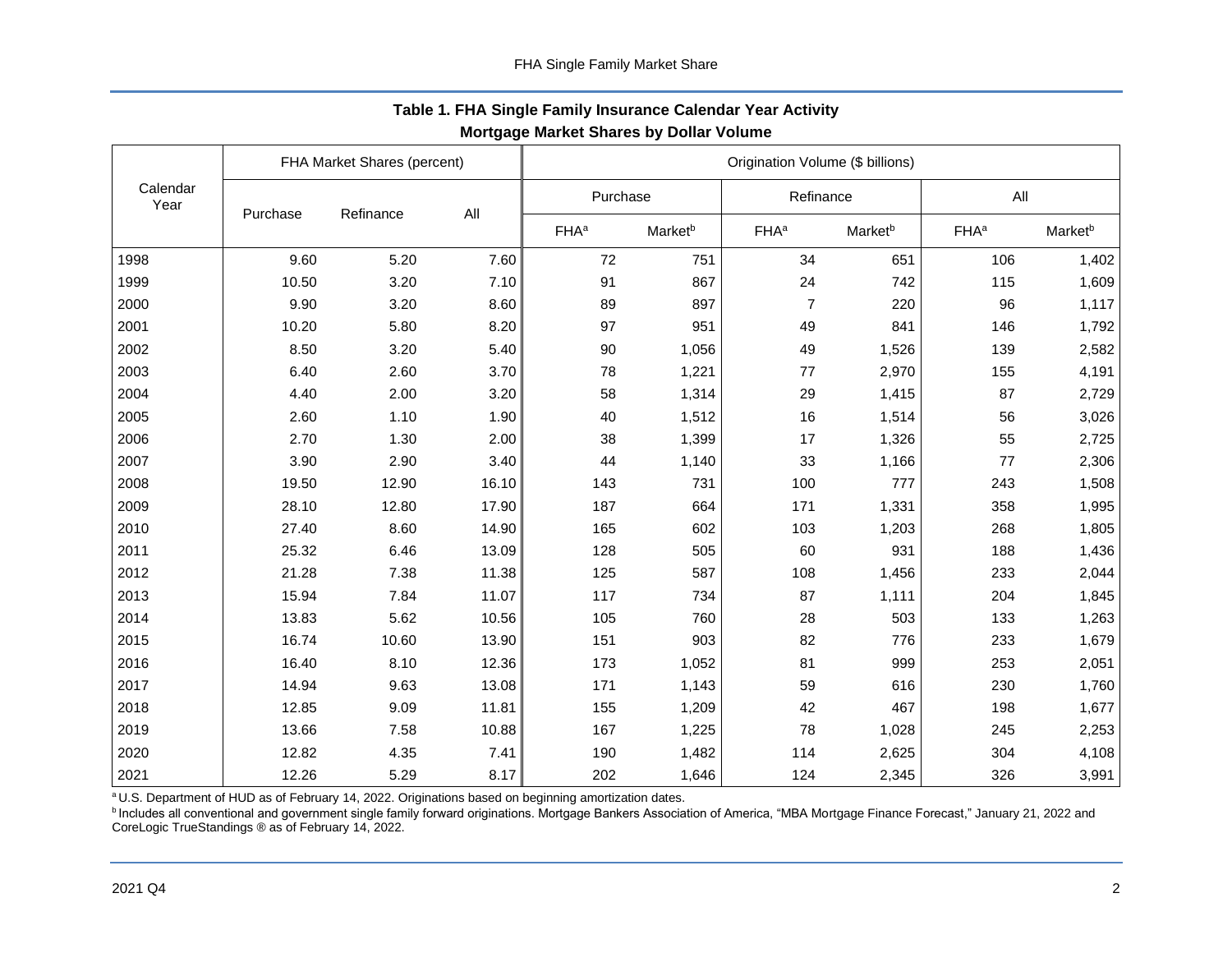<span id="page-3-0"></span>

|                     | FHA Market Shares (percent) |           |       | Origination Volume (\$ billions) |                     |                         |           |                         |         |  |
|---------------------|-----------------------------|-----------|-------|----------------------------------|---------------------|-------------------------|-----------|-------------------------|---------|--|
| Calendar<br>Quarter |                             |           |       |                                  | Purchase            |                         | Refinance |                         | All     |  |
|                     | Purchase                    | Refinance | All   | <b>FHA</b> <sup>a</sup>          | Market <sup>b</sup> | <b>FHA</b> <sup>a</sup> | Marketb   | <b>FHA</b> <sup>a</sup> | Marketb |  |
| 2016 Q2             | 15.25                       | 8.11      | 12.06 | 46                               | 300                 | 20                      | 242       | 65                      | 542     |  |
| 2016 Q3             | 16.88                       | 6.62      | 11.53 | 51                               | 305                 | 22                      | 332       | 73                      | 636     |  |
| 2016 Q4             | 16.52                       | 9.01      | 12.72 | 43                               | 258                 | 24                      | 265       | 66                      | 523     |  |
| 2017 Q1             | 17.01                       | 11.56     | 14.72 | 35                               | 204                 | 17                      | 148       | 52                      | 352     |  |
| 2017 Q2             | 14.49                       | 9.83      | 13.04 | 47                               | 322                 | 14                      | 145       | 61                      | 467     |  |
| 2017 Q3             | 14.91                       | 8.79      | 12.97 | 50                               | 334                 | 14                      | 155       | 64                      | 490     |  |
| 2017 Q4             | 14.00                       | 8.54      | 11.97 | 40                               | 283                 | 14                      | 168       | 54                      | 451     |  |
| 2018 Q1             | 14.20                       | 10.04     | 12.64 | 31                               | 218                 | 13                      | 131       | 44                      | 349     |  |
| 2018 Q2             | 12.40                       | 8.28      | 11.32 | 42                               | 341                 | 10                      | 120       | 52                      | 461     |  |
| 2018 Q3             | 12.86                       | 8.62      | 11.83 | 45                               | 353                 | 10                      | 113       | 55                      | 466     |  |
| 2018 Q4             | 12.38                       | 9.36      | 11.61 | 37                               | 297                 | 10                      | 103       | 46                      | 400     |  |
| 2019 Q1             | 13.45                       | 8.51      | 11.79 | 30                               | 220                 | 9                       | 111       | 39                      | 330     |  |
| 2019 Q2             | 12.91                       | 9.07      | 11.65 | 44                               | 342                 | 15                      | 167       | 59                      | 509     |  |
| 2019 Q3             | 13.60                       | 7.38      | 10.70 | 49                               | 361                 | 23                      | 315       | 72                      | 676     |  |
| 2019 Q4             | 14.71                       | 6.93      | 10.11 | 44                               | 302                 | 30                      | 436       | 75                      | 738     |  |
| 2020 Q1             | 14.09                       | 8.69      | 11.08 | 37                               | 266                 | 29                      | 335       | 67                      | 601     |  |
| 2020 Q2             | 11.70                       | 4.31      | 6.98  | 42                               | 360                 | 27                      | 636       | 70                      | 996     |  |
| 2020 Q3             | 13.03                       | 4.00      | 7.38  | 56                               | 432                 | 29                      | 721       | 85                      | 1,154   |  |
| 2020 Q4             | 12.77                       | 3.09      | 6.12  | 54                               | 424                 | 29                      | 933       | 83                      | 1,357   |  |
| 2021 Q1             | 13.65                       | 4.64      | 7.28  | 44                               | 320                 | 36                      | 774       | 80                      | 1,094   |  |
| 2021 Q2             | 10.97                       | 6.25      | 8.32  | 50                               | 460                 | 37                      | 590       | 87                      | 1,050   |  |
| 2021 Q3             | 12.74                       | 5.48      | 8.85  | 56                               | 442                 | 28                      | 512       | 84                      | 954     |  |
| 2021 Q4             | 12.12                       | 4.96      | 8.35  | 51                               | 424                 | 23                      | 469       | 75                      | 893     |  |

## **Table 2. FHA Single Family Insurance Calendar Quarter Activity Mortgage Market Shares by Dollar Volume**

NOTE: Ratios of dollar volume may not reconcile exactly to market shares due to rounding.

a U.S. Department of HUD as of February 14, 2022. Originations based on beginning amortization dates.

**b**Includes all conventional and government single family forward originations. Mortgage Bankers Association of America, "MBA Mortgage Finance Forecast," January 21, 2022 and CoreLogic TrueStandings ® as of February 14, 2022. NOTE: Ratios of dollar volume may not reconcile exactly to market shares due to rounding.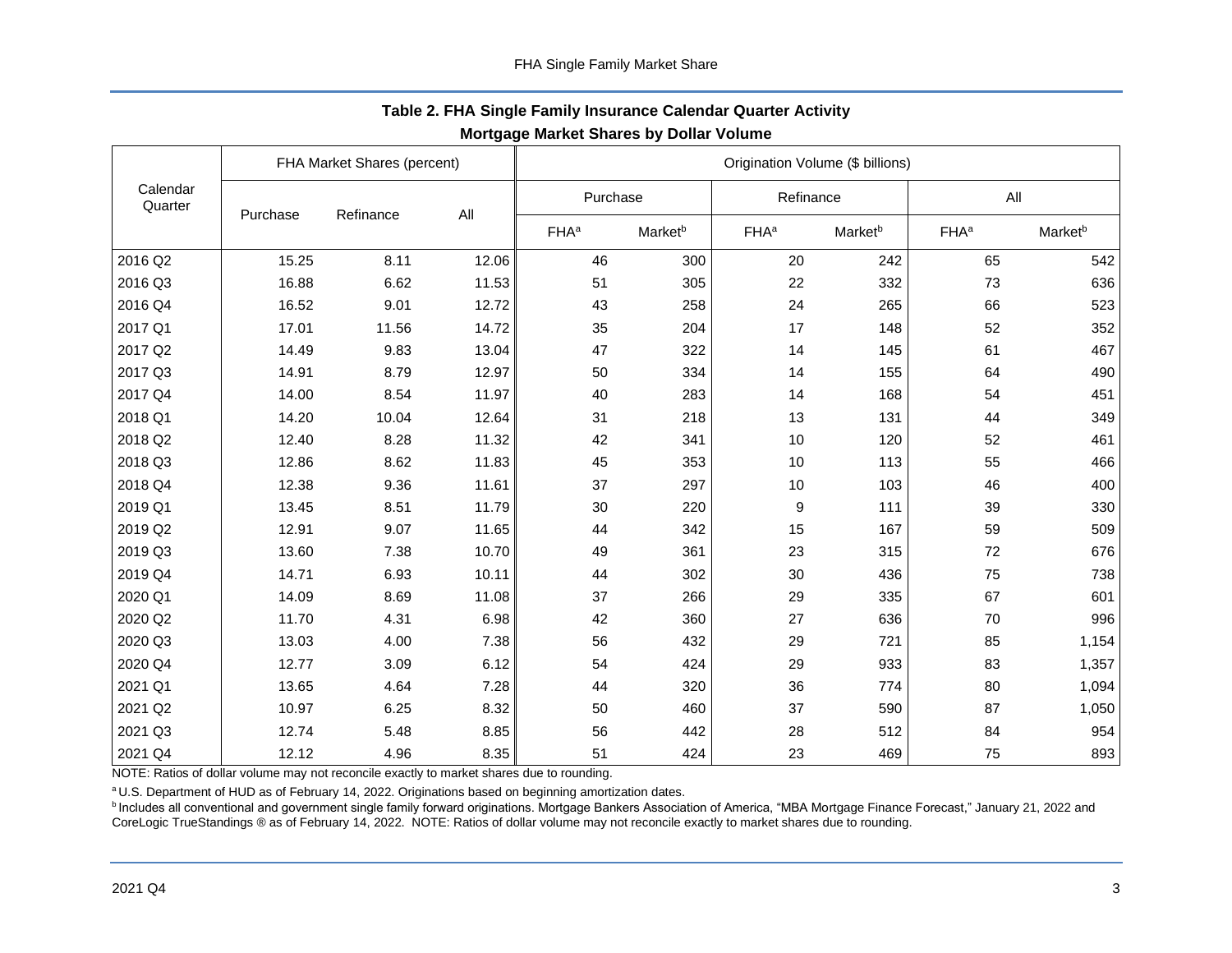<span id="page-4-0"></span>

|                  |          | FHA Market Shares (percent) |       | Loan Count              |                     |                         |            |                         |                     |  |
|------------------|----------|-----------------------------|-------|-------------------------|---------------------|-------------------------|------------|-------------------------|---------------------|--|
| Calendar<br>Year |          |                             |       | Purchase                |                     | Refinance               |            | All                     |                     |  |
|                  | Purchase | Refinance                   | All   | <b>FHA</b> <sup>a</sup> | Market <sup>b</sup> | <b>FHA</b> <sup>a</sup> | Marketb    | <b>FHA</b> <sup>a</sup> | Market <sup>b</sup> |  |
| 2000             | 13.90    | 3.90                        | 11.70 | 844,835                 | 6,074,004           | 65,987                  | 1,692,510  | 910,822                 | 7,766,513           |  |
| 2001             | 14.30    | 7.40                        | 11.00 | 869,524                 | 6,100,159           | 407,424                 | 5,526,541  | 1,276,948               | 11,626,700          |  |
| 2002             | 11.50    | 4.00                        | 7.00  | 764,453                 | 6,624,756           | 411,781                 | 10,296,778 | 1,176,234               | 16,921,535          |  |
| 2003             | 9.10     | 3.60                        | 5.20  | 630,119                 | 6,954,384           | 652,853                 | 17,932,247 | 1,282,972               | 24,886,631          |  |
| 2004             | 6.90     | 3.30                        | 5.00  | 467,293                 | 6,791,344           | 248,428                 | 7,527,744  | 715,721                 | 14,319,088          |  |
| 2005             | 4.50     | 1.80                        | 3.10  | 322,915                 | 7,233,456           | 133,261                 | 7,251,637  | 456,176                 | 14,485,093          |  |
| 2006             | 4.50     | 2.00                        | 3.30  | 295,261                 | 6,563,679           | 115,859                 | 5,765,899  | 411,120                 | 12,329,578          |  |
| 2007             | 6.10     | 4.20                        | 5.10  | 317,181                 | 5,222,266           | 211,093                 | 5,071,725  | 528,274                 | 10,293,991          |  |
| 2008             | 24.10    | 15.60                       | 19.80 | 844,893                 | 3,508,103           | 560,767                 | 3,583,680  | 1,405,660               | 7,091,783           |  |
| 2009             | 32.60    | 14.80                       | 21.10 | 1,088,356               | 3,338,302           | 896,558                 | 6,052,223  | 1,984,914               | 9,390,525           |  |
| 2010             | 32.30    | 9.50                        | 17.50 | 944,159                 | 2,925,707           | 518,571                 | 5,432,837  | 1,462,730               | 8,358,544           |  |
| 2011             | 30.21    | 7.48                        | 15.87 | 760,341                 | 2,517,088           | 321,847                 | 4,302,125  | 1,082,188               | 6,819,213           |  |
| 2012             | 26.69    | 7.88                        | 13.38 | 738,230                 | 2,765,741           | 526,635                 | 6,685,420  | 1,264,865               | 9,451,161           |  |
| 2013             | 20.34    | 9.31                        | 13.45 | 664,953                 | 3,268,558           | 507,014                 | 5,444,793  | 1,171,967               | 8,713,351           |  |
| 2014             | 18.19    | 7.93                        | 13.98 | 601,330                 | 3,306,385           | 181,867                 | 2,294,671  | 783,197                 | 5,601,056           |  |
| 2015             | 21.56    | 12.58                       | 17.39 | 811,089                 | 3,761,273           | 409,540                 | 3,256,778  | 1,220,629               | 7,018,051           |  |
| 2016             | 20.98    | 10.37                       | 15.84 | 891,211                 | 4,248,288           | 413,174                 | 3,983,951  | 1,304,385               | 8,232,239           |  |
| 2017             | 18.97    | 11.83                       | 16.35 | 852,254                 | 4,491,731           | 309,147                 | 2,613,687  | 1,161,401               | 7,105,418           |  |
| 2018             | 16.46    | 10.73                       | 14.74 | 759,899                 | 4,615,526           | 213,652                 | 1,990,811  | 973,551                 | 6,606,337           |  |
| 2019             | 17.38    | 9.61                        | 13.96 | 777,609                 | 4,473,459           | 338,374                 | 3,522,128  | 1,115,983               | 7,995,587           |  |
| 2020             | 16.41    | 5.53                        | 9.43  | 825,950                 | 5,034,500           | 496,929                 | 8,991,740  | 1,322,879               | 14,026,240          |  |
| 2021             | 15.95    | 6.80                        | 10.28 | 810,094                 | 5,080,342           | 562,820                 | 8,274,776  | 1,372,914               | 13,355,118          |  |

## **Table 3. FHA Single Family Insurance Calendar Year Activity**

### **Mortgage Market Shares by Loan Count**

a U.S. Department of HUD as of February 14, 2022. Originations based on beginning amortization dates.

**b** Includes all conventional and government single family forward originations. Mortgage Bankers Association of America, "MBA Mortgage Finance Forecast," January 21, 2022 and CoreLogic TrueStandings ® as of February 14, 2022.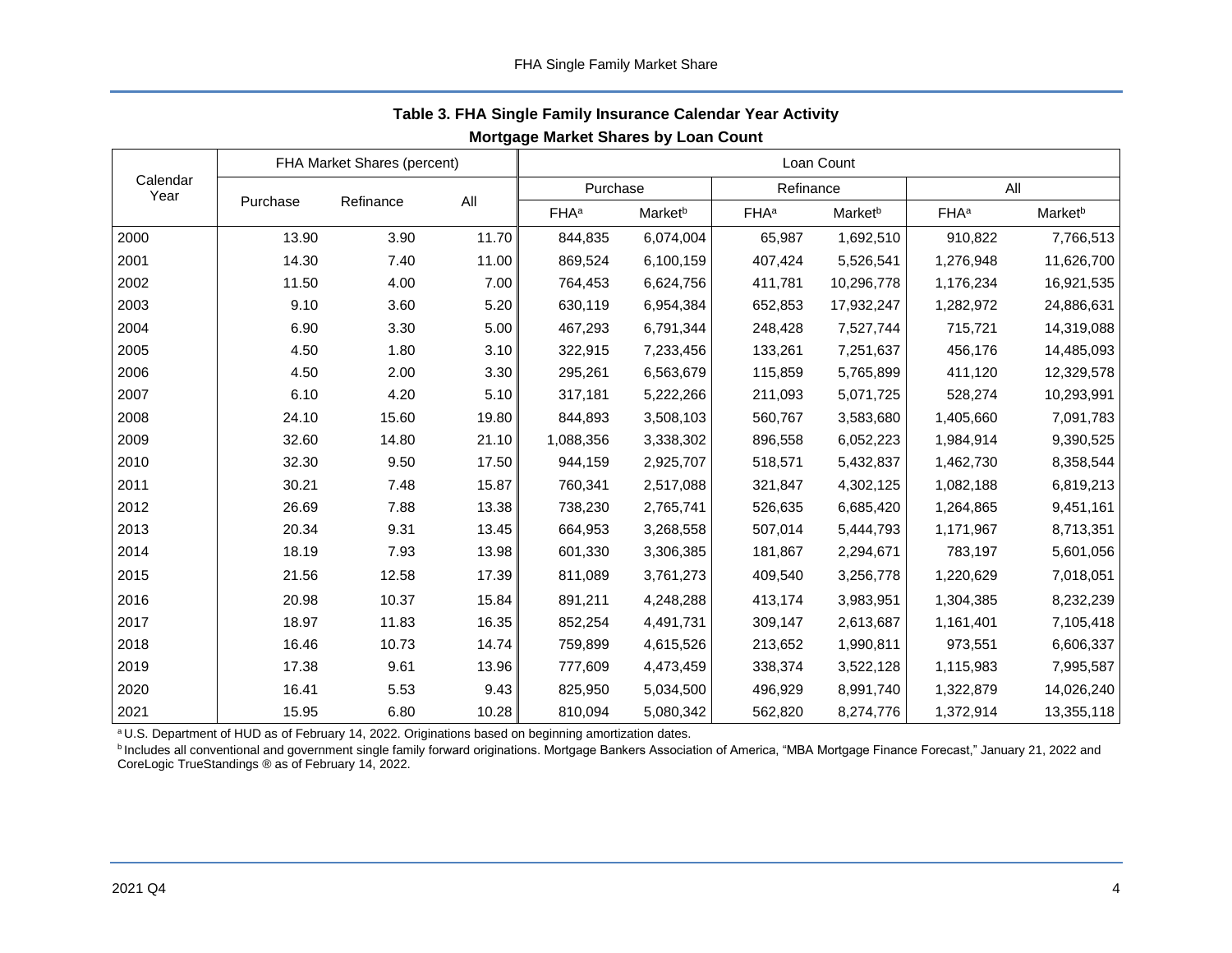<span id="page-5-0"></span>

|                     |          | FHA Market Shares (percent) |       | Loan Count              |                     |                         |                     |                         |           |  |
|---------------------|----------|-----------------------------|-------|-------------------------|---------------------|-------------------------|---------------------|-------------------------|-----------|--|
| Calendar<br>Quarter |          |                             | All   |                         | Purchase            |                         | Refinance           | All                     |           |  |
|                     | Purchase | Refinance                   |       | <b>FHA</b> <sup>a</sup> | Market <sup>b</sup> | <b>FHA</b> <sup>a</sup> | Market <sup>b</sup> | <b>FHA</b> <sup>a</sup> | Marketb   |  |
| 2016 Q1             | 21.80    | 12.68                       | 17.62 | 171,533                 | 786,961             | 84,145                  | 663,846             | 255,678                 | 1,450,807 |  |
| 2016 Q2             | 19.97    | 10.50                       | 15.74 | 239,798                 | 1,200,504           | 101,890                 | 970,524             | 341,688                 | 2,171,028 |  |
| 2016 Q3             | 21.48    | 8.50                        | 14.82 | 263,060                 | 1,224,550           | 109,861                 | 1,291,882           | 372,921                 | 2,516,432 |  |
| 2016 Q4             | 20.92    | 11.09                       | 15.96 | 216,820                 | 1,036,273           | 117,278                 | 1,057,699           | 334,098                 | 2,093,972 |  |
| 2017 Q1             | 21.21    | 13.69                       | 17.88 | 173,916                 | 819,869             | 89,153                  | 651,351             | 263,069                 | 1,471,220 |  |
| 2017 Q2             | 18.86    | 12.17                       | 16.63 | 236,037                 | 1,251,199           | 76,575                  | 629,025             | 312,612                 | 1,880,224 |  |
| 2017 Q3             | 18.80    | 11.02                       | 16.24 | 246,558                 | 1,311,223           | 71,053                  | 644,830             | 317,611                 | 1,956,053 |  |
| 2017 Q4             | 17.64    | 10.51                       | 14.91 | 195,743                 | 1,109,440           | 72,366                  | 688,481             | 268,109                 | 1,797,921 |  |
| 2018 Q1             | 17.91    | 11.94                       | 15.56 | 151,518                 | 846,204             | 65,531                  | 548,631             | 217,049                 | 1,394,835 |  |
| 2018 Q2             | 16.23    | 9.66                        | 14.34 | 208,705                 | 1,286,057           | 50,125                  | 518,753             | 258,830                 | 1,804,810 |  |
| 2018 Q3             | 16.42    | 10.17                       | 14.77 | 221,056                 | 1,346,244           | 49,313                  | 484,834             | 270,369                 | 1,831,078 |  |
| 2018 Q4             | 15.71    | 11.10                       | 14.43 | 178,620                 | 1,137,021           | 48,683                  | 438,593             | 227,303                 | 1,575,614 |  |
| 2019 Q1             | 17.29    | 11.07                       | 15.21 | 142,075                 | 821,501             | 45,737                  | 413,159             | 187,812                 | 1,234,660 |  |
| 2019 Q2             | 17.04    | 11.92                       | 15.43 | 209,826                 | 1,231,296           | 67,350                  | 564,961             | 277,176                 | 1,796,257 |  |
| 2019 Q3             | 17.01    | 9.27                        | 13.58 | 225,185                 | 1,323,549           | 97,557                  | 1,052,597           | 322,742                 | 2,376,146 |  |
| 2019 Q4             | 18.28    | 8.56                        | 12.68 | 200,523                 | 1,097,113           | 127,730                 | 1,491,411           | 328,253                 | 2,588,524 |  |
| 2020 Q1             | 17.73    | 10.98                       | 14.03 | 166,891                 | 941,539             | 125,312                 | 1,141,245           | 292,203                 | 2,082,784 |  |
| 2020 Q2             | 14.89    | 5.39                        | 8.87  | 187,259                 | 1,257,223           | 117,312                 | 2,176,047           | 304,571                 | 3,433,270 |  |
| 2020 Q3             | 16.85    | 5.12                        | 9.45  | 243,570                 | 1,445,788           | 126,427                 | 2,467,609           | 369,997                 | 3,913,397 |  |
| 2020 Q4             | 16.42    | 3.99                        | 7.75  | 228,230                 | 1,389,950           | 127,878                 | 3,206,839           | 356,108                 | 4,596,789 |  |
| 2021 Q1             | 17.59    | 5.92                        | 9.15  | 181,298                 | 1,030,826           | 159,148                 | 2,689,459           | 340,446                 | 3,720,285 |  |
| 2021 Q2             | 14.71    | 7.82                        | 10.55 | 206,635                 | 1,405,049           | 167,277                 | 2,138,136           | 373,912                 | 3,543,185 |  |
| 2021 Q3             | 16.54    | 7.14                        | 11.16 | 222,978                 | 1,348,359           | 128,610                 | 1,800,882           | 351,588                 | 3,149,241 |  |
| 2021 Q4             | 15.37    | 6.55                        | 10.43 | 199,183                 | 1,296,108           | 107,785                 | 1,646,299           | 306,968                 | 2,942,407 |  |

## **Table 4. FHA Single Family Insurance Calendar Quarter Activity**

**Mortgage Market Shares by Loan Count**

a U.S. Department of HUD as of February 14, 2022. Originations based on beginning amortization dates. **b**Includes all conventional and government single family forward originations. Mortgage Bankers Association of America, "MBA Mortgage Finance Forecast," January 21, 2022 and CoreLogic TrueStandings ® as of February 14, 2022.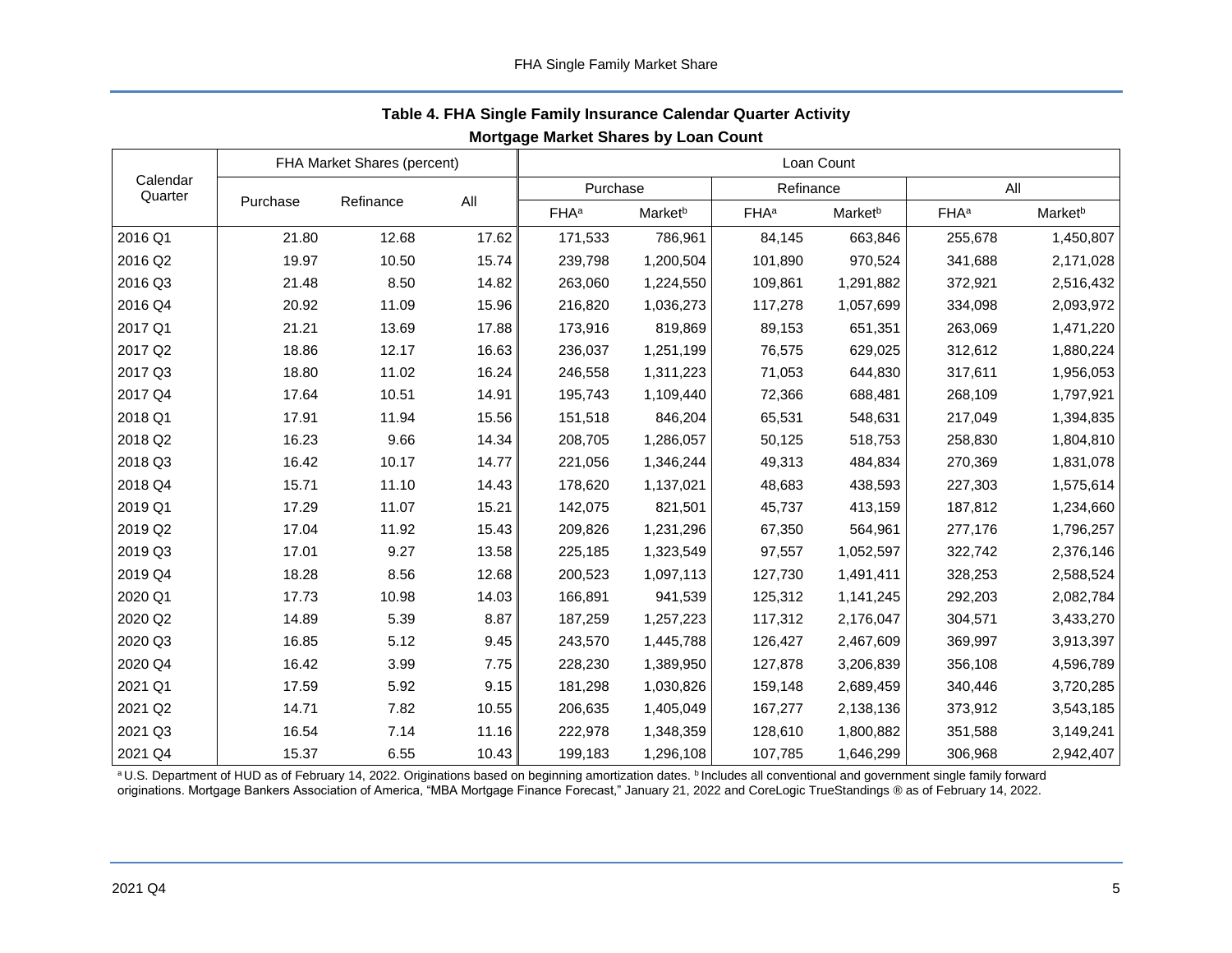|                | FHA Market Shares (percent) |           |       | Origination Volume (\$ billions) |                     |                         |                     |                  |                     |
|----------------|-----------------------------|-----------|-------|----------------------------------|---------------------|-------------------------|---------------------|------------------|---------------------|
| Fiscal<br>Year | Purchase                    | Refinance |       | Purchase                         |                     | Refinance               |                     | All              |                     |
|                |                             |           | All   | <b>FHA</b> <sup>a</sup>          | Market <sup>b</sup> | <b>FHA</b> <sup>a</sup> | Market <sup>b</sup> | FHA <sup>a</sup> | Market <sup>b</sup> |
| 2004           | 4.77                        | 2.30      | 3.49  | 63                               | 1,314               | 32                      | 1,415               | 95               | 2,729               |
| 2005           | 2.88                        | 1.23      | 2.04  | 43                               | 1,477               | 18                      | 1,506               | 61               | 2,983               |
| 2006           | 2.68                        | 1.15      | 1.95  | 39                               | 1,441               | 15                      | 1,313               | 54               | 2,754               |
| 2007           | 3.20                        | 1.88      | 2.52  | 39                               | 1,224               | 24                      | 1,290               | 63               | 2,514               |
| 2008           | 15.68                       | 9.83      | 12.56 | 118                              | 754                 | 85                      | 866                 | 203              | 1,621               |
| 2009           | 24.04                       | 14.36     | 18.09 | 171                              | 711                 | 163                     | 1,133               | 334              | 1,844               |
| 2010           | 29.49                       | 9.09      | 16.20 | 185                              | 628                 | 107                     | 1,173               | 292              | 1,801               |
| 2011           | 26.02                       | 8.57      | 14.67 | 131                              | 504                 | 80                      | 938                 | 211              | 1,442               |
| 2012           | 22.08                       | 6.70      | 11.23 | 125                              | 566                 | 91                      | 1,355               | 216              | 1,921               |
| 2013           | 17.16                       | 7.91      | 10.99 | 121                              | 705                 | 112                     | 1,411               | 232              | 2,116               |
| 2014           | 13.86                       | 5.61      | 10.48 | 105                              | 754                 | 29                      | 523                 | 134              | 1,277               |
| 2015           | 16.14                       | 10.26     | 13.48 | 139                              | 862                 | 73                      | 712                 | 212              | 1,573               |
| 2016           | 16.64                       | 7.91      | 12.46 | 169                              | 1,015               | 74                      | 931                 | 243              | 1,946               |
| 2017           | 15.54                       | 9.66      | 13.25 | 174                              | 1,119               | 69                      | 713                 | 243              | 1,832               |
| 2018           | 13.24                       | 8.87      | 11.89 | 158                              | 1,195               | 47                      | 532                 | 205              | 1,727               |
| 2019           | 13.08                       | 8.26      | 11.33 | 160                              | 1,220               | 57                      | 695                 | 217              | 1,915               |
| 2020           | 13.26                       | 5.43      | 8.48  | 180                              | 1,361               | 116                     | 2,129               | 296              | 3,489               |
| 2021           | 12.43                       | 4.62      | 7.51  | 205                              | 1,646               | 130                     | 2,809               | 334              | 4,455               |

## <span id="page-6-0"></span>**Table 5. FHA Single Family Insurance Fiscal Year Activity Mortgage Market Shares by Dollar Volume**

a U.S. Department of HUD as of February 14, 2022. Originations based on beginning amortization dates.

**b**Includes all conventional and government single family forward originations. Mortgage Bankers Association of America, "MBA Mortgage Finance Forecast," January 21, 2022 and CoreLogic TrueStandings ® as of February 14, 2022.

NOTE: Ratios of dollar volume may not reconcile exactly to market shares due to rounding.